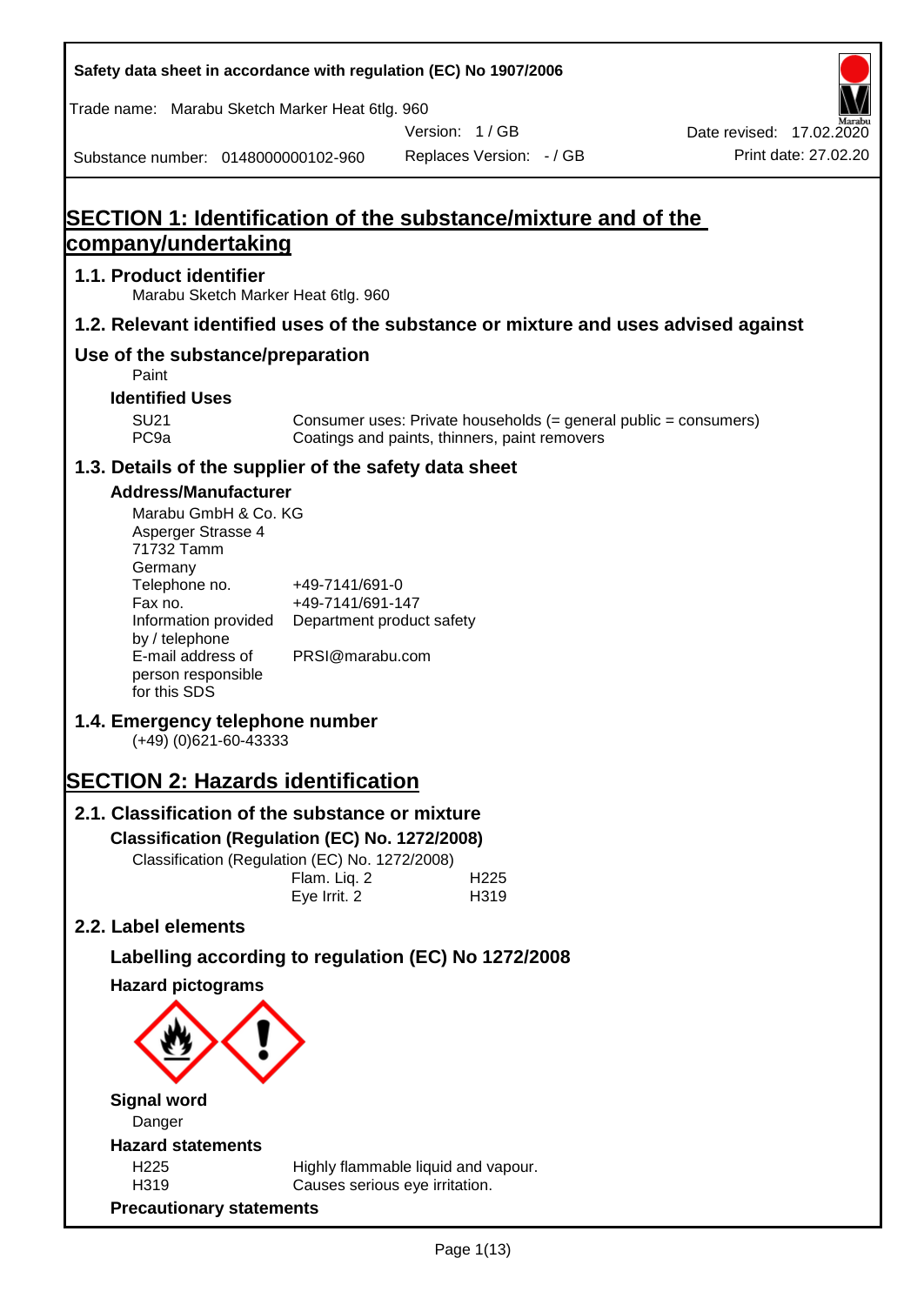| Trade name: Marabu Sketch Marker Heat 6tlg. 960<br>Version: 1/GB<br>Date revised: 17.02.2020<br>Print date: 27.02.20<br>Replaces Version: - / GB<br>Substance number: 0148000000102-960<br>P <sub>101</sub><br>If medical advice is needed, have product container or label at hand.<br>P <sub>102</sub><br>Keep out of reach of children.<br>P210<br>Keep away from heat, hot surfaces, sparks, open flames and other ignition<br>sources. No smoking.<br>Wash hands thoroughly after handling.<br>P264.1<br>P280<br>Wear protective gloves / protective clothing / eye protection / face protection.<br>IF IN EYES: Rinse cautiously with water for several minutes. Remove contact<br>P305+P351+P338<br>lenses, if present and easy to do. Continue rinsing.<br>Dispose of contents / container as problematic waste.<br>P501.9<br>2.3. Other hazards<br>No special hazards have to be mentioned.<br><b>SECTION 3: Composition/information on ingredients</b><br>3.2. Mixtures<br><b>Hazardous ingredients</b><br><b>Ethanol</b><br>CAS No.<br>64-17-5<br>EINECS no.<br>200-578-6<br>Registration no.<br>01-2119457610-43<br>100<br>%<br>Concentration<br>50<br>$>=$<br>$\lt$<br>Classification (Regulation (EC) No. 1272/2008)<br>Flam. Liq. 2<br>H <sub>225</sub><br>Eye Irrit. 2<br>H319<br>Concentration limits (Regulation (EC) No. 1272/2008)<br>Eye Irrit. 2<br>H319<br>$>= 50 \%$<br>1-Methoxy-2-propanol<br>CAS No.<br>107-98-2<br>EINECS no.<br>203-539-1<br>Registration no.<br>01-2119457435-35<br>%<br>Concentration<br>20<br>10<br>$>=$<br>$\,<\,$<br>Classification (Regulation (EC) No. 1272/2008)<br>STOT SE 3<br>H336<br>Flam. Liq. 3<br>H <sub>226</sub><br><b>SECTION 4: First aid measures</b> | Safety data sheet in accordance with regulation (EC) No 1907/2006 |  |  |  |  |  |  |
|------------------------------------------------------------------------------------------------------------------------------------------------------------------------------------------------------------------------------------------------------------------------------------------------------------------------------------------------------------------------------------------------------------------------------------------------------------------------------------------------------------------------------------------------------------------------------------------------------------------------------------------------------------------------------------------------------------------------------------------------------------------------------------------------------------------------------------------------------------------------------------------------------------------------------------------------------------------------------------------------------------------------------------------------------------------------------------------------------------------------------------------------------------------------------------------------------------------------------------------------------------------------------------------------------------------------------------------------------------------------------------------------------------------------------------------------------------------------------------------------------------------------------------------------------------------------------------------------------------------------------------------------------------------------------------------------------------------------|-------------------------------------------------------------------|--|--|--|--|--|--|
|                                                                                                                                                                                                                                                                                                                                                                                                                                                                                                                                                                                                                                                                                                                                                                                                                                                                                                                                                                                                                                                                                                                                                                                                                                                                                                                                                                                                                                                                                                                                                                                                                                                                                                                        |                                                                   |  |  |  |  |  |  |
|                                                                                                                                                                                                                                                                                                                                                                                                                                                                                                                                                                                                                                                                                                                                                                                                                                                                                                                                                                                                                                                                                                                                                                                                                                                                                                                                                                                                                                                                                                                                                                                                                                                                                                                        |                                                                   |  |  |  |  |  |  |
|                                                                                                                                                                                                                                                                                                                                                                                                                                                                                                                                                                                                                                                                                                                                                                                                                                                                                                                                                                                                                                                                                                                                                                                                                                                                                                                                                                                                                                                                                                                                                                                                                                                                                                                        |                                                                   |  |  |  |  |  |  |
|                                                                                                                                                                                                                                                                                                                                                                                                                                                                                                                                                                                                                                                                                                                                                                                                                                                                                                                                                                                                                                                                                                                                                                                                                                                                                                                                                                                                                                                                                                                                                                                                                                                                                                                        |                                                                   |  |  |  |  |  |  |
|                                                                                                                                                                                                                                                                                                                                                                                                                                                                                                                                                                                                                                                                                                                                                                                                                                                                                                                                                                                                                                                                                                                                                                                                                                                                                                                                                                                                                                                                                                                                                                                                                                                                                                                        |                                                                   |  |  |  |  |  |  |
|                                                                                                                                                                                                                                                                                                                                                                                                                                                                                                                                                                                                                                                                                                                                                                                                                                                                                                                                                                                                                                                                                                                                                                                                                                                                                                                                                                                                                                                                                                                                                                                                                                                                                                                        |                                                                   |  |  |  |  |  |  |
|                                                                                                                                                                                                                                                                                                                                                                                                                                                                                                                                                                                                                                                                                                                                                                                                                                                                                                                                                                                                                                                                                                                                                                                                                                                                                                                                                                                                                                                                                                                                                                                                                                                                                                                        |                                                                   |  |  |  |  |  |  |
|                                                                                                                                                                                                                                                                                                                                                                                                                                                                                                                                                                                                                                                                                                                                                                                                                                                                                                                                                                                                                                                                                                                                                                                                                                                                                                                                                                                                                                                                                                                                                                                                                                                                                                                        |                                                                   |  |  |  |  |  |  |
|                                                                                                                                                                                                                                                                                                                                                                                                                                                                                                                                                                                                                                                                                                                                                                                                                                                                                                                                                                                                                                                                                                                                                                                                                                                                                                                                                                                                                                                                                                                                                                                                                                                                                                                        |                                                                   |  |  |  |  |  |  |
|                                                                                                                                                                                                                                                                                                                                                                                                                                                                                                                                                                                                                                                                                                                                                                                                                                                                                                                                                                                                                                                                                                                                                                                                                                                                                                                                                                                                                                                                                                                                                                                                                                                                                                                        |                                                                   |  |  |  |  |  |  |
|                                                                                                                                                                                                                                                                                                                                                                                                                                                                                                                                                                                                                                                                                                                                                                                                                                                                                                                                                                                                                                                                                                                                                                                                                                                                                                                                                                                                                                                                                                                                                                                                                                                                                                                        |                                                                   |  |  |  |  |  |  |
|                                                                                                                                                                                                                                                                                                                                                                                                                                                                                                                                                                                                                                                                                                                                                                                                                                                                                                                                                                                                                                                                                                                                                                                                                                                                                                                                                                                                                                                                                                                                                                                                                                                                                                                        |                                                                   |  |  |  |  |  |  |
|                                                                                                                                                                                                                                                                                                                                                                                                                                                                                                                                                                                                                                                                                                                                                                                                                                                                                                                                                                                                                                                                                                                                                                                                                                                                                                                                                                                                                                                                                                                                                                                                                                                                                                                        |                                                                   |  |  |  |  |  |  |
|                                                                                                                                                                                                                                                                                                                                                                                                                                                                                                                                                                                                                                                                                                                                                                                                                                                                                                                                                                                                                                                                                                                                                                                                                                                                                                                                                                                                                                                                                                                                                                                                                                                                                                                        |                                                                   |  |  |  |  |  |  |
|                                                                                                                                                                                                                                                                                                                                                                                                                                                                                                                                                                                                                                                                                                                                                                                                                                                                                                                                                                                                                                                                                                                                                                                                                                                                                                                                                                                                                                                                                                                                                                                                                                                                                                                        |                                                                   |  |  |  |  |  |  |
|                                                                                                                                                                                                                                                                                                                                                                                                                                                                                                                                                                                                                                                                                                                                                                                                                                                                                                                                                                                                                                                                                                                                                                                                                                                                                                                                                                                                                                                                                                                                                                                                                                                                                                                        |                                                                   |  |  |  |  |  |  |
|                                                                                                                                                                                                                                                                                                                                                                                                                                                                                                                                                                                                                                                                                                                                                                                                                                                                                                                                                                                                                                                                                                                                                                                                                                                                                                                                                                                                                                                                                                                                                                                                                                                                                                                        |                                                                   |  |  |  |  |  |  |
|                                                                                                                                                                                                                                                                                                                                                                                                                                                                                                                                                                                                                                                                                                                                                                                                                                                                                                                                                                                                                                                                                                                                                                                                                                                                                                                                                                                                                                                                                                                                                                                                                                                                                                                        |                                                                   |  |  |  |  |  |  |
|                                                                                                                                                                                                                                                                                                                                                                                                                                                                                                                                                                                                                                                                                                                                                                                                                                                                                                                                                                                                                                                                                                                                                                                                                                                                                                                                                                                                                                                                                                                                                                                                                                                                                                                        |                                                                   |  |  |  |  |  |  |
|                                                                                                                                                                                                                                                                                                                                                                                                                                                                                                                                                                                                                                                                                                                                                                                                                                                                                                                                                                                                                                                                                                                                                                                                                                                                                                                                                                                                                                                                                                                                                                                                                                                                                                                        |                                                                   |  |  |  |  |  |  |
|                                                                                                                                                                                                                                                                                                                                                                                                                                                                                                                                                                                                                                                                                                                                                                                                                                                                                                                                                                                                                                                                                                                                                                                                                                                                                                                                                                                                                                                                                                                                                                                                                                                                                                                        |                                                                   |  |  |  |  |  |  |
|                                                                                                                                                                                                                                                                                                                                                                                                                                                                                                                                                                                                                                                                                                                                                                                                                                                                                                                                                                                                                                                                                                                                                                                                                                                                                                                                                                                                                                                                                                                                                                                                                                                                                                                        |                                                                   |  |  |  |  |  |  |
|                                                                                                                                                                                                                                                                                                                                                                                                                                                                                                                                                                                                                                                                                                                                                                                                                                                                                                                                                                                                                                                                                                                                                                                                                                                                                                                                                                                                                                                                                                                                                                                                                                                                                                                        |                                                                   |  |  |  |  |  |  |
|                                                                                                                                                                                                                                                                                                                                                                                                                                                                                                                                                                                                                                                                                                                                                                                                                                                                                                                                                                                                                                                                                                                                                                                                                                                                                                                                                                                                                                                                                                                                                                                                                                                                                                                        |                                                                   |  |  |  |  |  |  |
|                                                                                                                                                                                                                                                                                                                                                                                                                                                                                                                                                                                                                                                                                                                                                                                                                                                                                                                                                                                                                                                                                                                                                                                                                                                                                                                                                                                                                                                                                                                                                                                                                                                                                                                        |                                                                   |  |  |  |  |  |  |
|                                                                                                                                                                                                                                                                                                                                                                                                                                                                                                                                                                                                                                                                                                                                                                                                                                                                                                                                                                                                                                                                                                                                                                                                                                                                                                                                                                                                                                                                                                                                                                                                                                                                                                                        |                                                                   |  |  |  |  |  |  |
|                                                                                                                                                                                                                                                                                                                                                                                                                                                                                                                                                                                                                                                                                                                                                                                                                                                                                                                                                                                                                                                                                                                                                                                                                                                                                                                                                                                                                                                                                                                                                                                                                                                                                                                        |                                                                   |  |  |  |  |  |  |
|                                                                                                                                                                                                                                                                                                                                                                                                                                                                                                                                                                                                                                                                                                                                                                                                                                                                                                                                                                                                                                                                                                                                                                                                                                                                                                                                                                                                                                                                                                                                                                                                                                                                                                                        |                                                                   |  |  |  |  |  |  |
|                                                                                                                                                                                                                                                                                                                                                                                                                                                                                                                                                                                                                                                                                                                                                                                                                                                                                                                                                                                                                                                                                                                                                                                                                                                                                                                                                                                                                                                                                                                                                                                                                                                                                                                        |                                                                   |  |  |  |  |  |  |
|                                                                                                                                                                                                                                                                                                                                                                                                                                                                                                                                                                                                                                                                                                                                                                                                                                                                                                                                                                                                                                                                                                                                                                                                                                                                                                                                                                                                                                                                                                                                                                                                                                                                                                                        |                                                                   |  |  |  |  |  |  |
|                                                                                                                                                                                                                                                                                                                                                                                                                                                                                                                                                                                                                                                                                                                                                                                                                                                                                                                                                                                                                                                                                                                                                                                                                                                                                                                                                                                                                                                                                                                                                                                                                                                                                                                        |                                                                   |  |  |  |  |  |  |
|                                                                                                                                                                                                                                                                                                                                                                                                                                                                                                                                                                                                                                                                                                                                                                                                                                                                                                                                                                                                                                                                                                                                                                                                                                                                                                                                                                                                                                                                                                                                                                                                                                                                                                                        |                                                                   |  |  |  |  |  |  |
|                                                                                                                                                                                                                                                                                                                                                                                                                                                                                                                                                                                                                                                                                                                                                                                                                                                                                                                                                                                                                                                                                                                                                                                                                                                                                                                                                                                                                                                                                                                                                                                                                                                                                                                        |                                                                   |  |  |  |  |  |  |
|                                                                                                                                                                                                                                                                                                                                                                                                                                                                                                                                                                                                                                                                                                                                                                                                                                                                                                                                                                                                                                                                                                                                                                                                                                                                                                                                                                                                                                                                                                                                                                                                                                                                                                                        |                                                                   |  |  |  |  |  |  |
|                                                                                                                                                                                                                                                                                                                                                                                                                                                                                                                                                                                                                                                                                                                                                                                                                                                                                                                                                                                                                                                                                                                                                                                                                                                                                                                                                                                                                                                                                                                                                                                                                                                                                                                        |                                                                   |  |  |  |  |  |  |
|                                                                                                                                                                                                                                                                                                                                                                                                                                                                                                                                                                                                                                                                                                                                                                                                                                                                                                                                                                                                                                                                                                                                                                                                                                                                                                                                                                                                                                                                                                                                                                                                                                                                                                                        |                                                                   |  |  |  |  |  |  |
|                                                                                                                                                                                                                                                                                                                                                                                                                                                                                                                                                                                                                                                                                                                                                                                                                                                                                                                                                                                                                                                                                                                                                                                                                                                                                                                                                                                                                                                                                                                                                                                                                                                                                                                        |                                                                   |  |  |  |  |  |  |
|                                                                                                                                                                                                                                                                                                                                                                                                                                                                                                                                                                                                                                                                                                                                                                                                                                                                                                                                                                                                                                                                                                                                                                                                                                                                                                                                                                                                                                                                                                                                                                                                                                                                                                                        |                                                                   |  |  |  |  |  |  |
|                                                                                                                                                                                                                                                                                                                                                                                                                                                                                                                                                                                                                                                                                                                                                                                                                                                                                                                                                                                                                                                                                                                                                                                                                                                                                                                                                                                                                                                                                                                                                                                                                                                                                                                        |                                                                   |  |  |  |  |  |  |
| 4.1. Description of first aid measures                                                                                                                                                                                                                                                                                                                                                                                                                                                                                                                                                                                                                                                                                                                                                                                                                                                                                                                                                                                                                                                                                                                                                                                                                                                                                                                                                                                                                                                                                                                                                                                                                                                                                 |                                                                   |  |  |  |  |  |  |

#### **General information**

In all cases of doubt, or when symptoms persist, seek medical attention. Never give anything by mouth to an unconscious person. If unconscious place in recovery position and seek medical advice.

#### **After inhalation**

Remove to fresh air, keep patient warm and at rest. If breathing is irregular or stopped, administer artificial respiration.

#### **After skin contact**

Remove contaminated clothing. Wash skin thoroughly with soap and water or use recognised skin cleanser. Do NOT use solvents or thinners.

## **After eye contact**

Remove contact lenses, irrigate copiously with clean, fresh water, holding the eyelids apart for at least 10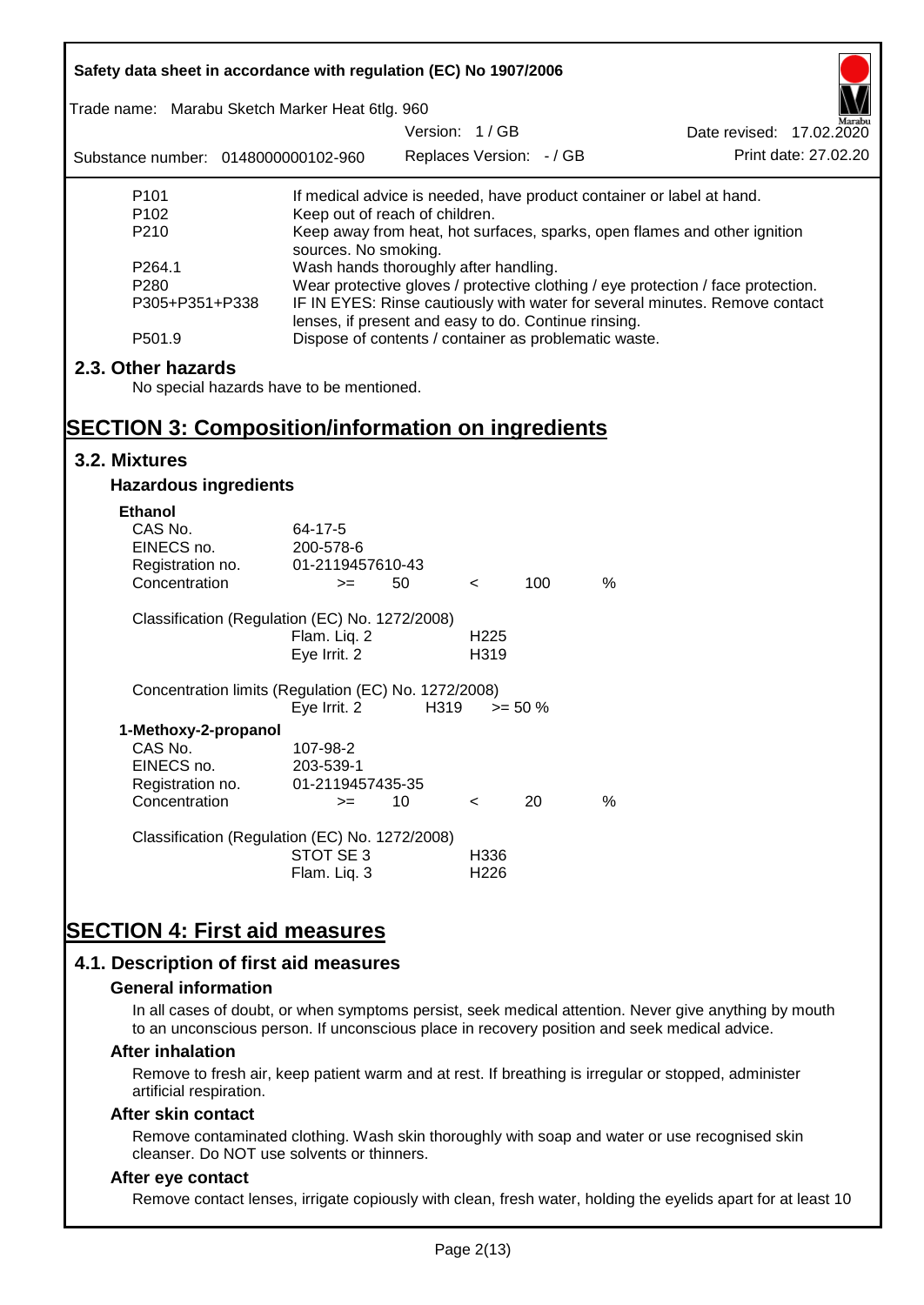| Safety data sheet in accordance with regulation (EC) No 1907/2006 |  |
|-------------------------------------------------------------------|--|
|-------------------------------------------------------------------|--|

Trade name: Marabu Sketch Marker Heat 6tlg. 960

Version: 1 / GB

Substance number: 0148000000102-960

Replaces Version: - / GB Print date: 27.02.20 Date revised: 17.02.2020

minutes and seek immediate medical advice.

### **After ingestion**

If accidentally swallowed rinse the mouth with plenty of water (only if the person is conscious) and obtain immediate medical attention. Keep at rest. Do NOT induce vomiting.

**4.2. Most important symptoms and effects, both acute and delayed** Until now no symptoms known so far.

# **4.3. Indication of any immediate medical attention and special treatment needed**

# **Hints for the physician / treatment**

Treat symptomatically

# **SECTION 5: Firefighting measures**

# **5.1. Extinguishing media**

# **Suitable extinguishing media**

Recommended: alcohol resistant foam, CO2, powders, water spray/mist, Not be used for safety reasons: water jet

## **5.2. Special hazards arising from the substance or mixture**

In the event of fire the following can be released: Carbon monoxide (CO); Carbon dioxide (CO2); dense black smoke

# **5.3. Advice for firefighters**

## **Special protective equipment for fire-fighting**

Cool closed containers exposed to fire with water. Do not allow run-off from fire fighting to enter drains or water courses.

# **SECTION 6: Accidental release measures**

## **6.1. Personal precautions, protective equipment and emergency procedures**

Exclude sources of ignition and ventilate the area. Avoid breathing vapours. Refer to protective measures listed in Sections 7 and 8.

## **6.2. Environmental precautions**

Do not allow to enter drains or waterways. If the product contaminates lakes, rivers or sewage, inform appropriate authorities in accordance with local regulations.

## **6.3. Methods and material for containment and cleaning up**

Contain and collect spillage with non-combustible absorbent materials, e.g. sand, earth, vermiculite, diatomaceous earth and place in container for disposal according to local regulations (see section 13). Clean preferably with a detergent - avoid use of solvents.

## **6.4. Reference to other sections**

Information regarding Safe handling, see Section 7. Information regarding personal protective measures, see Section 8. Information regarding waste disposal, see Section 13.

# **SECTION 7: Handling and storage**

# **7.1. Precautions for safe handling**

## **Advice on safe handling**

Prevent the creation of flammable or explosive concentrations of vapour in air and avoid vapour concentration higher than the occupational exposure limits. In addition, the product should only be used in areas from which all naked lights and other sources of ignition have been excluded. Electrical equipment should be protected to the appropriate standard. Mixture may charge electrostatically: always use earthing leads when transferring from one container to another. Operators should wear anti-static footwear and clothing and floors should be of the conducting type. Isolate from sources of heat, sparks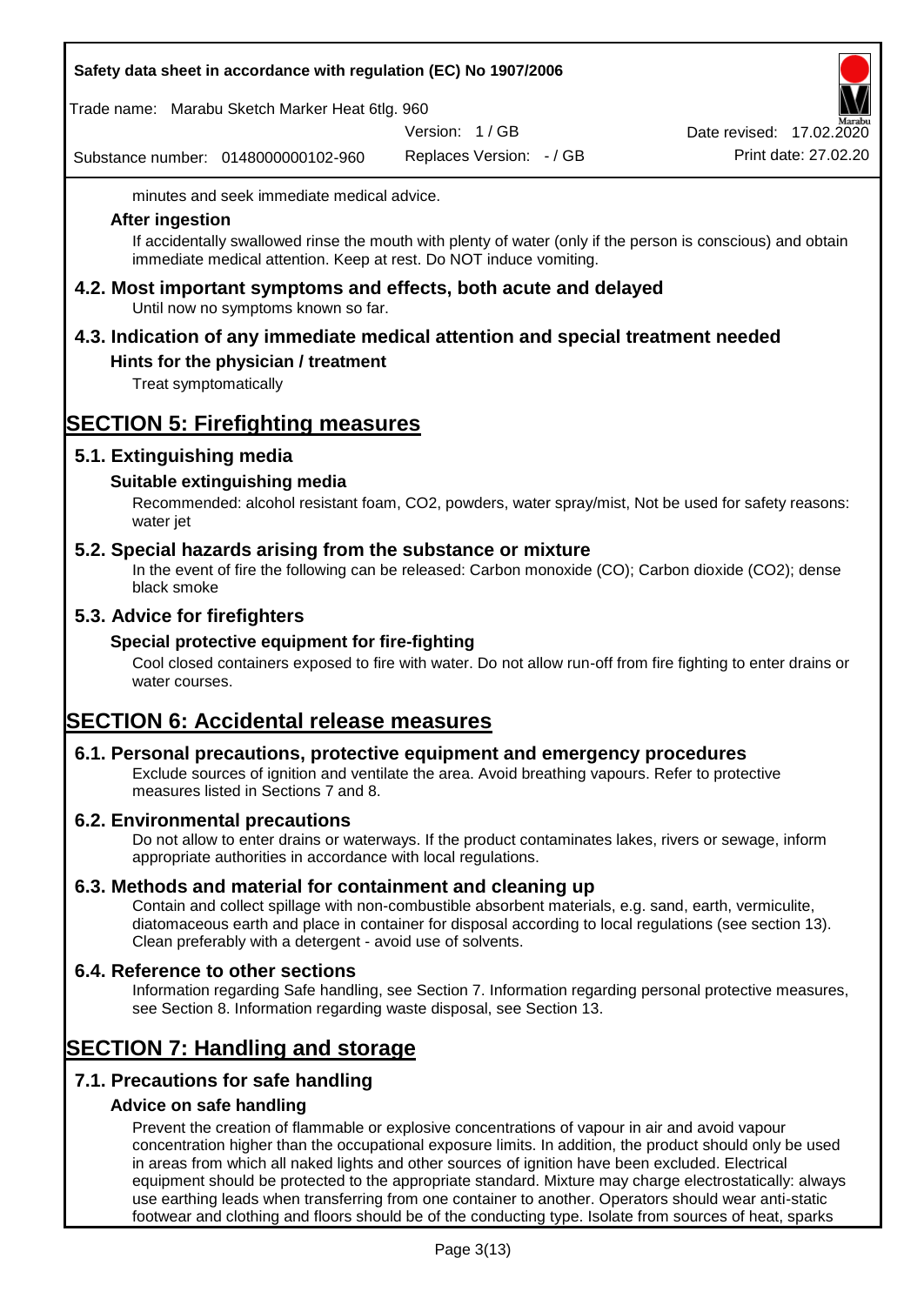| Safety data sheet in accordance with regulation (EC) No 1907/2006                                                                                                                                                                                                                                                                                                                                                                                                                                                                                                                                                                                                                                 |                   |                     |                                   |      |                          |                      |
|---------------------------------------------------------------------------------------------------------------------------------------------------------------------------------------------------------------------------------------------------------------------------------------------------------------------------------------------------------------------------------------------------------------------------------------------------------------------------------------------------------------------------------------------------------------------------------------------------------------------------------------------------------------------------------------------------|-------------------|---------------------|-----------------------------------|------|--------------------------|----------------------|
| Trade name: Marabu Sketch Marker Heat 6tlg. 960                                                                                                                                                                                                                                                                                                                                                                                                                                                                                                                                                                                                                                                   |                   |                     |                                   |      |                          |                      |
|                                                                                                                                                                                                                                                                                                                                                                                                                                                                                                                                                                                                                                                                                                   |                   | Version: 1/GB       |                                   |      | Date revised: 17.02.2020 |                      |
| Substance number: 0148000000102-960                                                                                                                                                                                                                                                                                                                                                                                                                                                                                                                                                                                                                                                               |                   |                     | Replaces Version: - / GB          |      |                          | Print date: 27.02.20 |
| and open flame. No sparking tools should be used. Avoid skin and eye contact. Avoid the inhalation of<br>particulates and spray mist arising from the application of this mixture. Smoking, eating and drinking shall<br>be prohibited in application area. For personal protection see Section 8. Never use pressure to empty:<br>container is not a pressure vessel. Always keep in containers of same material as the original one.<br>Comply with the health and safety at work laws. Do not allow to enter drains or water courses.<br>Advice on protection against fire and explosion<br>Vapours are heavier than air and may spread along floors. Vapours may form explosive mixtures with |                   |                     |                                   |      |                          |                      |
| air.                                                                                                                                                                                                                                                                                                                                                                                                                                                                                                                                                                                                                                                                                              |                   |                     |                                   |      |                          |                      |
| Classification of fires / temperature class / Ignition group / Dust explosion class<br><b>Classification of fires</b><br>Temperature class<br>T3                                                                                                                                                                                                                                                                                                                                                                                                                                                                                                                                                  |                   |                     | B (Combustible liquid substances) |      |                          |                      |
| 7.2. Conditions for safe storage, including any incompatibilities                                                                                                                                                                                                                                                                                                                                                                                                                                                                                                                                                                                                                                 |                   |                     |                                   |      |                          |                      |
| Requirements for storage rooms and vessels                                                                                                                                                                                                                                                                                                                                                                                                                                                                                                                                                                                                                                                        |                   |                     |                                   |      |                          |                      |
| Electrical installations/working materials must comply with the local applied technological safety<br>standards. Storage rooms in which filling operations take place must have a conducting floor. Store in<br>accordance with national regulation                                                                                                                                                                                                                                                                                                                                                                                                                                               |                   |                     |                                   |      |                          |                      |
| Hints on storage assembly                                                                                                                                                                                                                                                                                                                                                                                                                                                                                                                                                                                                                                                                         |                   |                     |                                   |      |                          |                      |
| Store away from oxidising agents, from strongly alkaline and strongly acid materials.                                                                                                                                                                                                                                                                                                                                                                                                                                                                                                                                                                                                             |                   |                     |                                   |      |                          |                      |
| Further information on storage conditions                                                                                                                                                                                                                                                                                                                                                                                                                                                                                                                                                                                                                                                         |                   |                     |                                   |      |                          |                      |
| Observe label precautions. Store between 15 and 30 °C in a dry, well ventilated place away from<br>sources of heat and direct sunlight. Keep container tightly closed. Keep away from sources of ignition.<br>No smoking. Prevent unauthorised access. Containers which are opened must be carefully resealed and<br>kept upright to prevent leakage.                                                                                                                                                                                                                                                                                                                                             |                   |                     |                                   |      |                          |                      |
| 7.3. Specific end use(s)<br>Paint                                                                                                                                                                                                                                                                                                                                                                                                                                                                                                                                                                                                                                                                 |                   |                     |                                   |      |                          |                      |
| <u> SECTION 8: Exposure controls/personal protection</u>                                                                                                                                                                                                                                                                                                                                                                                                                                                                                                                                                                                                                                          |                   |                     |                                   |      |                          |                      |
| 8.1. Control parameters                                                                                                                                                                                                                                                                                                                                                                                                                                                                                                                                                                                                                                                                           |                   |                     |                                   |      |                          |                      |
| <b>Exposure limit values</b>                                                                                                                                                                                                                                                                                                                                                                                                                                                                                                                                                                                                                                                                      |                   |                     |                                   |      |                          |                      |
|                                                                                                                                                                                                                                                                                                                                                                                                                                                                                                                                                                                                                                                                                                   |                   |                     |                                   |      |                          |                      |
| <b>Ethanol</b><br>List                                                                                                                                                                                                                                                                                                                                                                                                                                                                                                                                                                                                                                                                            | EH40              |                     |                                   |      |                          |                      |
| <b>Type</b>                                                                                                                                                                                                                                                                                                                                                                                                                                                                                                                                                                                                                                                                                       | WEL               |                     |                                   |      |                          |                      |
| Value                                                                                                                                                                                                                                                                                                                                                                                                                                                                                                                                                                                                                                                                                             | 1920              | mg/m <sup>3</sup>   |                                   | 1000 | ppm(V)                   |                      |
| <b>Status: 2011</b>                                                                                                                                                                                                                                                                                                                                                                                                                                                                                                                                                                                                                                                                               |                   |                     |                                   |      |                          |                      |
| 1-Methoxy-2-propanol                                                                                                                                                                                                                                                                                                                                                                                                                                                                                                                                                                                                                                                                              |                   |                     |                                   |      |                          |                      |
| List                                                                                                                                                                                                                                                                                                                                                                                                                                                                                                                                                                                                                                                                                              | EH40              |                     |                                   |      |                          |                      |
| <b>Type</b><br>Value                                                                                                                                                                                                                                                                                                                                                                                                                                                                                                                                                                                                                                                                              | <b>WEL</b><br>375 | mg/m <sup>3</sup>   |                                   | 100  | ppm(V)                   |                      |
| Short term exposure limit                                                                                                                                                                                                                                                                                                                                                                                                                                                                                                                                                                                                                                                                         | 560               | mg/m <sup>3</sup>   |                                   | 150  | ppm(V)                   |                      |
| Skin resorption / sensibilisation: Sk;                                                                                                                                                                                                                                                                                                                                                                                                                                                                                                                                                                                                                                                            |                   | <b>Status: 2011</b> |                                   |      |                          |                      |
| <b>Derived No/Minimal Effect Levels (DNEL/DMEL)</b>                                                                                                                                                                                                                                                                                                                                                                                                                                                                                                                                                                                                                                               |                   |                     |                                   |      |                          |                      |
| <b>Ethanol</b>                                                                                                                                                                                                                                                                                                                                                                                                                                                                                                                                                                                                                                                                                    |                   |                     |                                   |      |                          |                      |
| Type of value                                                                                                                                                                                                                                                                                                                                                                                                                                                                                                                                                                                                                                                                                     |                   |                     | Derived No Effect Level (DNEL)    |      |                          |                      |
| Reference group                                                                                                                                                                                                                                                                                                                                                                                                                                                                                                                                                                                                                                                                                   | Worker            |                     |                                   |      |                          |                      |
| Duration of exposure                                                                                                                                                                                                                                                                                                                                                                                                                                                                                                                                                                                                                                                                              | Long term         |                     |                                   |      |                          |                      |
| Route of exposure                                                                                                                                                                                                                                                                                                                                                                                                                                                                                                                                                                                                                                                                                 | inhalative        |                     |                                   |      |                          |                      |
| Mode of action                                                                                                                                                                                                                                                                                                                                                                                                                                                                                                                                                                                                                                                                                    |                   | Systemic effects    |                                   |      |                          |                      |
| Concentration                                                                                                                                                                                                                                                                                                                                                                                                                                                                                                                                                                                                                                                                                     |                   | 950                 |                                   |      | mg/m <sup>3</sup>        |                      |
| Type of value<br>Reference group                                                                                                                                                                                                                                                                                                                                                                                                                                                                                                                                                                                                                                                                  | Worker            |                     | Derived No Effect Level (DNEL)    |      |                          |                      |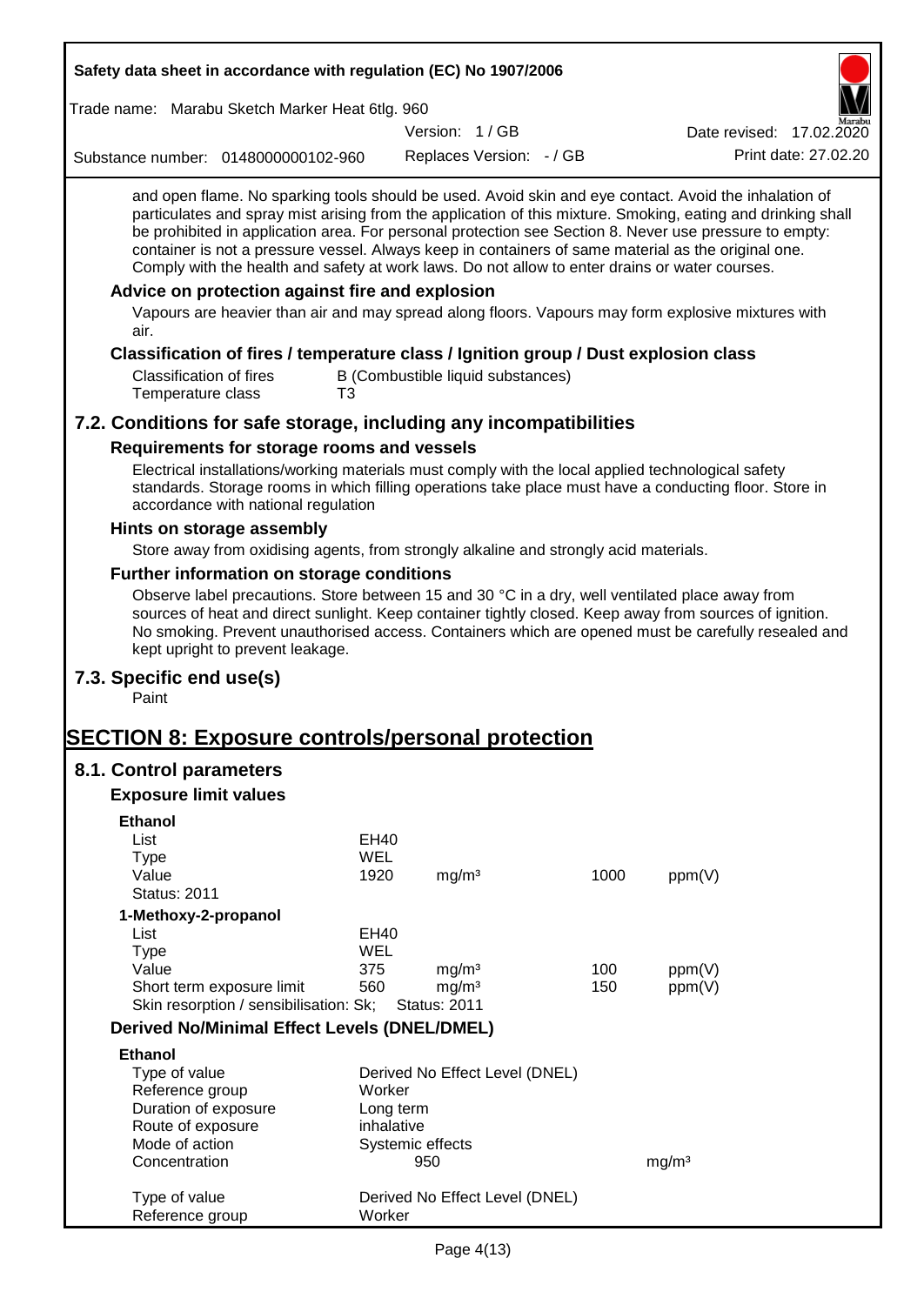| Safety data sheet in accordance with regulation (EC) No 1907/2006 |                                |                          |
|-------------------------------------------------------------------|--------------------------------|--------------------------|
| Trade name: Marabu Sketch Marker Heat 6tlg. 960                   |                                |                          |
|                                                                   | Version: 1/GB                  | Date revised: 17.02.2020 |
| Substance number: 0148000000102-960                               | Replaces Version: - / GB       | Print date: 27.02.20     |
| Duration of exposure                                              | Short term                     |                          |
| Route of exposure                                                 | inhalative                     |                          |
| Mode of action                                                    | Local effects                  |                          |
| Concentration                                                     | 1900                           | mg/m <sup>3</sup>        |
| Type of value                                                     | Derived No Effect Level (DNEL) |                          |
| Reference group                                                   | Worker                         |                          |
| Duration of exposure                                              | Long term                      |                          |
| Route of exposure                                                 | dermal                         |                          |
| Mode of action                                                    | Systemic effects               |                          |
| Concentration                                                     | 343                            | mg/kg/d                  |
|                                                                   |                                |                          |
| Type of value                                                     | Derived No Effect Level (DNEL) |                          |
| Reference group                                                   | Consumer                       |                          |
| Duration of exposure                                              | Long term                      |                          |
| Route of exposure                                                 | inhalative                     |                          |
| Mode of action                                                    | Systemic effects               |                          |
| Concentration                                                     | 114                            | mg/m <sup>3</sup>        |
| Type of value                                                     | Derived No Effect Level (DNEL) |                          |
| Reference group                                                   | Consumer                       |                          |
| Duration of exposure                                              | Short term                     |                          |
| Route of exposure                                                 | inhalative                     |                          |
| Mode of action                                                    | Local effects                  |                          |
| Concentration                                                     | 950                            |                          |
|                                                                   |                                | mg/m <sup>3</sup>        |
| Type of value                                                     | Derived No Effect Level (DNEL) |                          |
| Reference group                                                   | Consumer                       |                          |
| Duration of exposure                                              | Long term                      |                          |
| Route of exposure                                                 | dermal                         |                          |
| Mode of action                                                    | Systemic effects               |                          |
| Concentration                                                     | 206                            | mg/kg/d                  |
|                                                                   | Derived No Effect Level (DNEL) |                          |
| Type of value                                                     |                                |                          |
| Reference group                                                   | Consumer                       |                          |
| Duration of exposure                                              | Long term                      |                          |
| Route of exposure<br>Mode of action                               | oral                           |                          |
| Concentration                                                     | Systemic effects<br>87         | mg/kg/d                  |
|                                                                   |                                |                          |
| 1-Methoxy-2-propanol                                              |                                |                          |
| Type of value                                                     | Derived No Effect Level (DNEL) |                          |
| Reference group                                                   | Worker                         |                          |
| Duration of exposure                                              | Acute                          |                          |
| Route of exposure                                                 | inhalative                     |                          |
| Mode of action                                                    | Local effects                  |                          |
| Concentration                                                     | 553,5                          | mg/m <sup>3</sup>        |
|                                                                   |                                |                          |
| Type of value                                                     | Derived No Effect Level (DNEL) |                          |
| Reference group                                                   | Worker                         |                          |
| Duration of exposure                                              | Long term                      |                          |
| Route of exposure                                                 | dermal                         |                          |
| Mode of action                                                    | Systemic effects               |                          |
| Concentration                                                     | 50,6                           | mg/person/               |
|                                                                   |                                | d                        |
| Type of value                                                     | Derived No Effect Level (DNEL) |                          |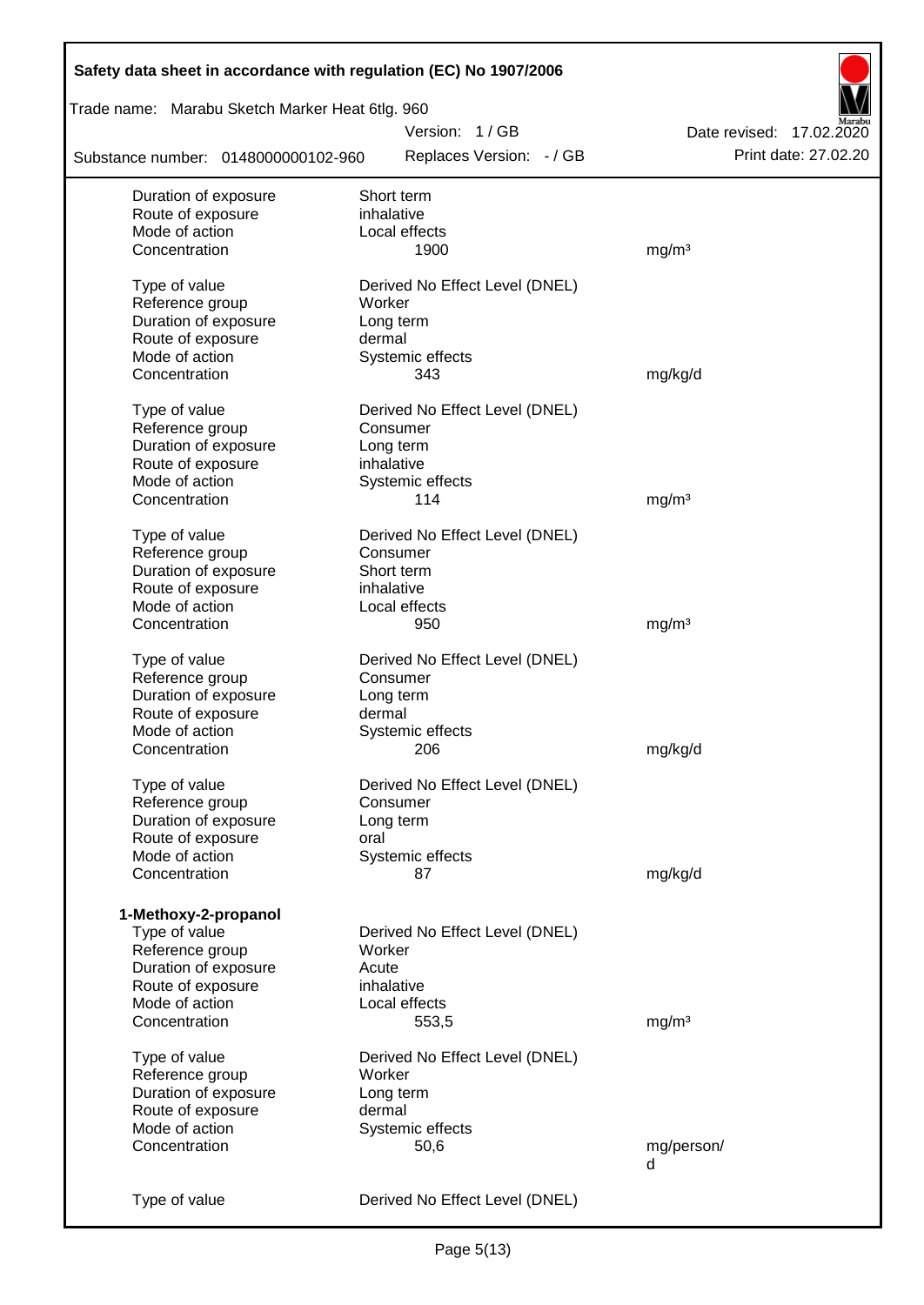| Safety data sheet in accordance with regulation (EC) No 1907/2006 |                                |                          |
|-------------------------------------------------------------------|--------------------------------|--------------------------|
| Trade name: Marabu Sketch Marker Heat 6tlg. 960                   |                                |                          |
|                                                                   | Version: 1/GB                  | Date revised: 17.02.2020 |
| Substance number: 0148000000102-960                               | Replaces Version: - / GB       | Print date: 27.02.20     |
| Reference group                                                   | Worker                         |                          |
| Duration of exposure                                              | Long term                      |                          |
| Route of exposure                                                 | inhalative                     |                          |
| Mode of action                                                    | Systemic effects               |                          |
| Concentration                                                     | 369                            | mg/m <sup>3</sup>        |
| Type of value                                                     | Derived No Effect Level (DNEL) |                          |
| Reference group                                                   | <b>General Population</b>      |                          |
| Duration of exposure                                              | Long term                      |                          |
| Route of exposure                                                 | dermal                         |                          |
| Mode of action                                                    | Systemic effects               |                          |
| Concentration                                                     | 18,1                           | mg/kg                    |
| Type of value                                                     | Derived No Effect Level (DNEL) |                          |
| Reference group                                                   | <b>General Population</b>      |                          |
| Duration of exposure                                              | Long term                      |                          |
| Route of exposure                                                 | inhalative                     |                          |
| Mode of action                                                    | Systemic effects               |                          |
| Concentration                                                     | 43,9                           | mg/m <sup>3</sup>        |
| Type of value                                                     | Derived No Effect Level (DNEL) |                          |
| Reference group                                                   | <b>General Population</b>      |                          |
| Duration of exposure                                              | Long term                      |                          |
| Route of exposure                                                 | oral                           |                          |
| Mode of action                                                    | Systemic effects               |                          |
| Concentration                                                     | 3,3                            | mg/kg/d                  |
| <b>Predicted No Effect Concentration (PNEC)</b>                   |                                |                          |
| <b>Ethanol</b>                                                    |                                |                          |
| Type of value                                                     | <b>PNEC</b>                    |                          |
| <b>Type</b>                                                       | Freshwater                     |                          |
| Concentration                                                     | 0,96                           | mg/l                     |
| Type of value                                                     | <b>PNEC</b>                    |                          |
| <b>Type</b>                                                       | Saltwater                      |                          |
| Concentration                                                     | 0,79                           | mg/l                     |
| Type of value                                                     | PNEC                           |                          |
| <b>Type</b>                                                       | Water (intermittent release)   |                          |
| Concentration                                                     | 2,75                           | mg/l                     |
| Type of value                                                     | <b>PNEC</b>                    |                          |
| <b>Type</b>                                                       | Sewage treatment plant (STP)   |                          |
| Concentration                                                     | 580                            | mg/l                     |
| Type of value                                                     | <b>PNEC</b>                    |                          |
| <b>Type</b>                                                       | Freshwater sediment            |                          |
| Concentration                                                     | 3,6                            | mg/kg                    |
| Type of value                                                     | <b>PNEC</b>                    |                          |
| <b>Type</b>                                                       | Marine sediment                |                          |
| Concentration                                                     | 2,9                            | mg/kg                    |
|                                                                   |                                |                          |
| Type of value                                                     | <b>PNEC</b>                    |                          |
| <b>Type</b>                                                       | Soil                           |                          |
| Concentration                                                     | 0,63                           | mg/kg                    |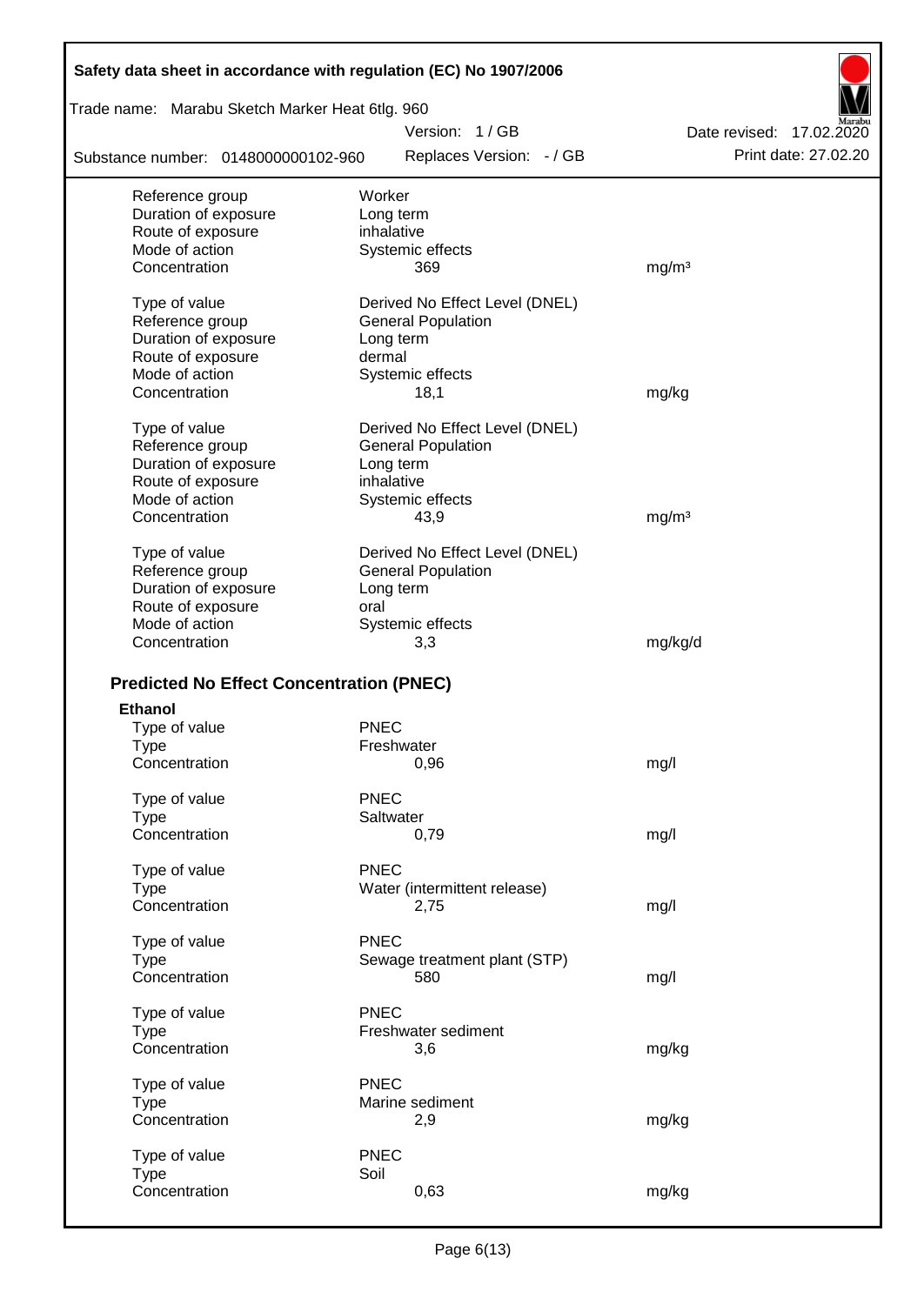|                                                 | Safety data sheet in accordance with regulation (EC) No 1907/2006 |                             |
|-------------------------------------------------|-------------------------------------------------------------------|-----------------------------|
| Trade name: Marabu Sketch Marker Heat 6tlg. 960 |                                                                   |                             |
|                                                 | Version: 1/GB                                                     | Date revised:<br>17.02.2020 |
| Substance number: 0148000000102-960             | Replaces Version: - / GB                                          | Print date: 27.02.20        |
| 1-Methoxy-2-propanol                            |                                                                   |                             |
| Type of value                                   | <b>PNEC</b>                                                       |                             |
| <b>Type</b>                                     | Freshwater                                                        |                             |
| Concentration                                   | 10                                                                | mg/l                        |
| Type of value                                   | <b>PNEC</b>                                                       |                             |
| <b>Type</b>                                     | Water                                                             |                             |
| Concentration                                   | 41,6                                                              | mg/kg                       |
| Type of value                                   | PNEC                                                              |                             |
| Type                                            | Sediment                                                          |                             |
| Concentration                                   | 41,6                                                              | mg/kg                       |
| Type of value                                   | <b>PNEC</b>                                                       |                             |
| <b>Type</b>                                     | Marine sediment                                                   |                             |
| Concentration                                   | 4,17                                                              | mg/kg                       |
| Type of value                                   | <b>PNEC</b>                                                       |                             |
| <b>Type</b>                                     | Soil                                                              |                             |
| Concentration                                   | 2,47                                                              | mg/kg                       |
| Type of value                                   | <b>PNEC</b>                                                       |                             |
| <b>Type</b>                                     | Sewage treatment plant (STP)                                      |                             |
| Concentration                                   | 100                                                               | mg/l                        |
|                                                 |                                                                   |                             |

# **8.2. Exposure controls**

## **Exposure controls**

Provide adequate ventilation. Where reasonably practicable this should be achieved by the use of local exhaust ventilation and good general extraction. If these are not sufficient to maintain concentrations of particulates and solvent vapour below the OEL, suitable respiratory protection must be worn.

## **Respiratory protection**

If workers are exposed to concentrations above the exposure limit they must use appropriate, certified respirators. Full mask, filter A

#### **Hand protection**

There is no one glove material or combination of materials that will give unlimited resistance to any individual or combination of chemicals.

For prolonged or repeated handling nitrile rubber gloves with textile undergloves are required.

| Material thickness | 0.5 | mm  |
|--------------------|-----|-----|
| Breakthrough time  | 30  | min |

The breakthrough time must be greater than the end use time of the product.

The instructions and information provided by the glove manufacturer on use, storage, maintenance and replacement must be followed.

Gloves should be replaced regularly and if there is any sign of damage to the glove material.

Always ensure that gloves are free from defects and that they are stored and used correctly.

The performance or effectiveness of the glove may be reduced by physical/ chemical damage and poor maintenance.

Barrier creams may help to protect the exposed areas of the skin, they should however not be applied once exposure has occurred.

## **Eye protection**

Use safety eyewear designed to protect against splash of liquids.

## **Body protection**

Cotton or cotton/synthetic overalls or coveralls are normally suitable.

# **SECTION 9: Physical and chemical properties**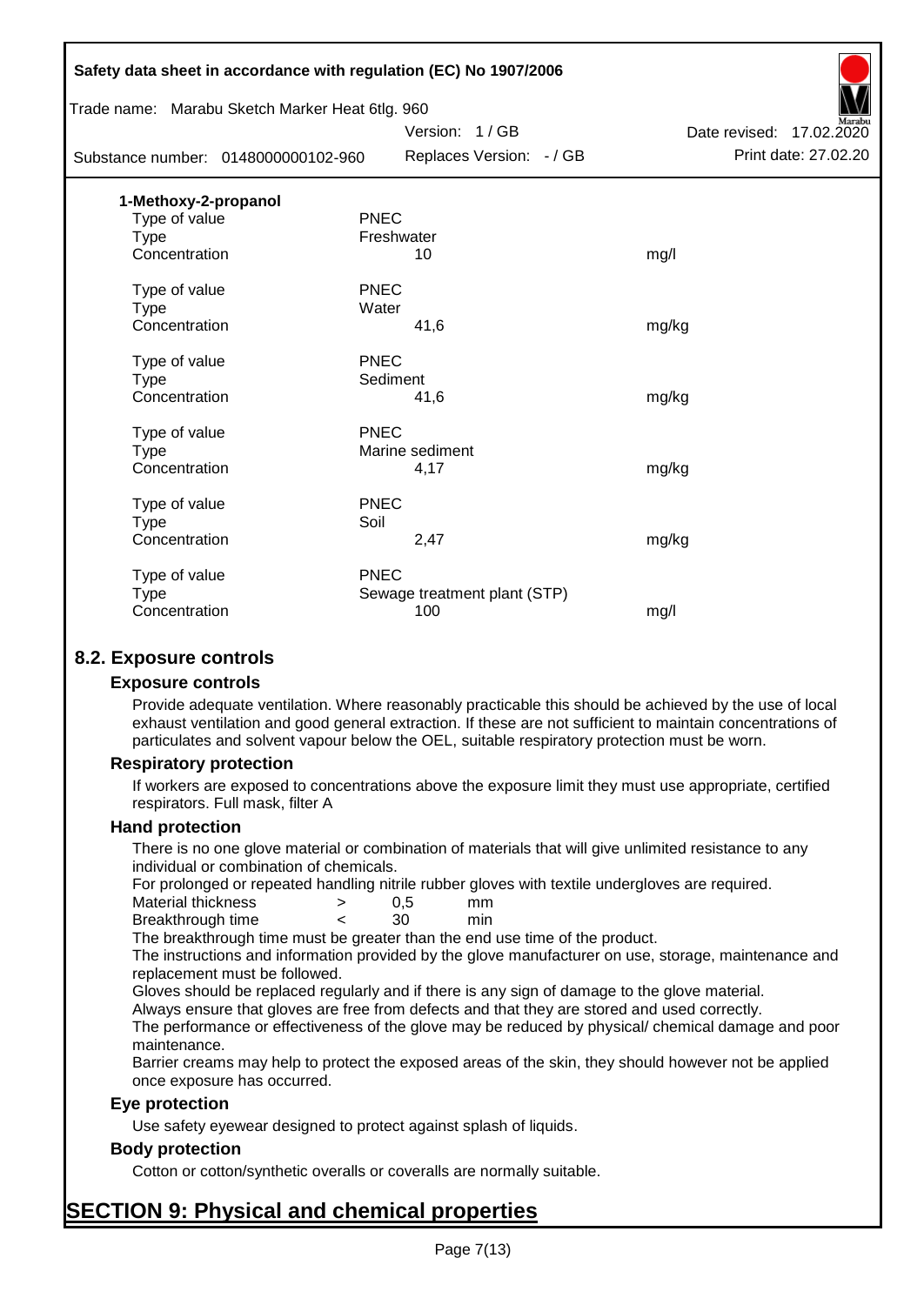| Safety data sheet in accordance with regulation (EC) No 1907/2006 |         |                        |                          |             |                             |
|-------------------------------------------------------------------|---------|------------------------|--------------------------|-------------|-----------------------------|
| Trade name: Marabu Sketch Marker Heat 6tlg. 960                   |         |                        |                          |             |                             |
|                                                                   |         | Version: 1/GB          |                          |             | 17.02.2020<br>Date revised: |
| Substance number: 0148000000102-960                               |         |                        | Replaces Version: - / GB |             | Print date: 27.02.20        |
| 9.1. Information on basic physical and chemical properties        |         |                        |                          |             |                             |
| <b>Form</b>                                                       | Liquid  |                        |                          |             |                             |
| <b>Colour</b>                                                     | green   |                        |                          |             |                             |
| <b>Odour</b>                                                      |         | solvent-like           |                          |             |                             |
| <b>Odour threshold</b>                                            |         |                        |                          |             |                             |
| Remarks                                                           |         | No data available      |                          |             |                             |
| pH value                                                          |         |                        |                          |             |                             |
| Remarks                                                           |         | Not applicable         |                          |             |                             |
| <b>Melting point</b>                                              |         |                        |                          |             |                             |
| Remarks                                                           |         | not determined         |                          |             |                             |
| <b>Freezing point</b>                                             |         |                        |                          |             |                             |
| Remarks                                                           |         | not determined         |                          |             |                             |
| Initial boiling point and boiling range                           |         |                        |                          |             |                             |
| Value                                                             | appr.   | 78                     |                          | $^{\circ}C$ |                             |
| <b>Flash point</b>                                                |         |                        |                          |             |                             |
| Value                                                             |         | 12                     |                          | $^{\circ}C$ |                             |
| Evaporation rate (ether $= 1$ ) :                                 |         |                        |                          |             |                             |
| Remarks                                                           |         | not determined         |                          |             |                             |
| <b>Flammability (solid, gas)</b>                                  |         |                        |                          |             |                             |
| Not applicable                                                    |         |                        |                          |             |                             |
| Upper/lower flammability or explosive limits                      |         |                        |                          |             |                             |
| Lower explosion limit                                             | appr.   | 1,5                    |                          | $%$ (V)     |                             |
| Upper explosion limit<br>Source                                   | appr.   | 15<br>Literature value |                          | $%$ (V)     |                             |
| Vapour pressure                                                   |         |                        |                          |             |                             |
| Value                                                             |         | 59                     |                          | hPa         |                             |
| <b>Vapour density</b>                                             | appr.   |                        |                          |             |                             |
| <b>Remarks</b>                                                    |         | not determined         |                          |             |                             |
| <b>Density</b>                                                    |         |                        |                          |             |                             |
| Remarks                                                           |         | not determined         |                          |             |                             |
| Solubility in water                                               |         |                        |                          |             |                             |
| Remarks                                                           |         | partially miscible     |                          |             |                             |
| <b>Partition coefficient: n-octanol/water</b>                     |         |                        |                          |             |                             |
| Remarks                                                           |         | Not applicable         |                          |             |                             |
| Ignition temperature                                              |         |                        |                          |             |                             |
| Value                                                             | appr.   | 287                    |                          | $^{\circ}C$ |                             |
| Source                                                            |         | Literature value       |                          |             |                             |
| <b>Efflux time</b>                                                |         |                        |                          |             |                             |
| Value                                                             | $\,<\,$ | 12                     |                          | s           |                             |
| Temperature                                                       |         | 20                     | $\rm ^{\circ}C$          |             |                             |
| Method                                                            |         | DIN 53211 4 mm         |                          |             |                             |
| <b>Explosive properties</b>                                       |         |                        |                          |             |                             |
| evaluation                                                        | no      |                        |                          |             |                             |
| <b>Oxidising properties</b>                                       |         |                        |                          |             |                             |
| evaluation                                                        |         | None known             |                          |             |                             |
| 9.2. Other information                                            |         |                        |                          |             |                             |

D

 $\mathbf I$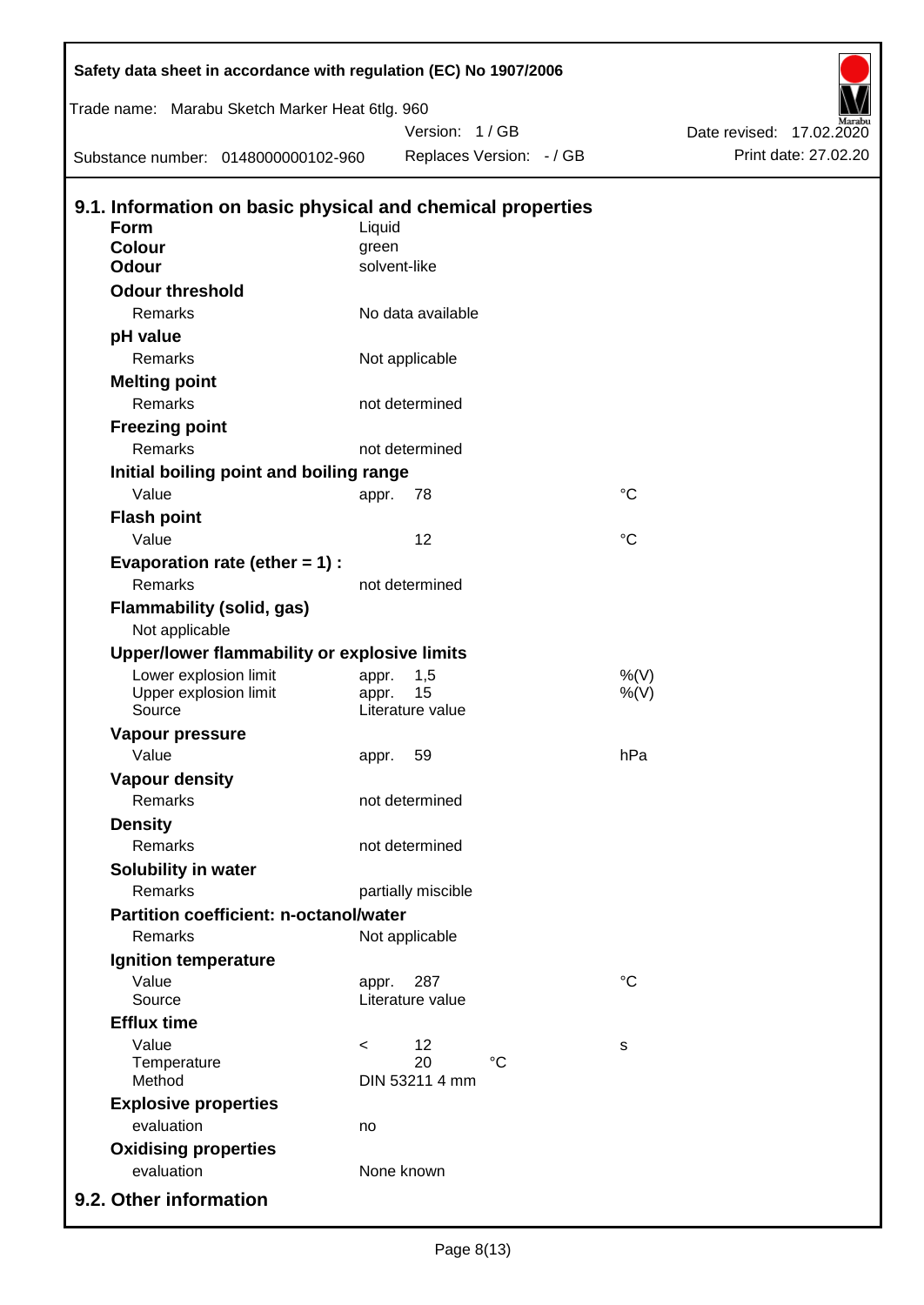| Safety data sheet in accordance with regulation (EC) No 1907/2006                                                                                                     |          |                                      |                          |                                                                                                        |
|-----------------------------------------------------------------------------------------------------------------------------------------------------------------------|----------|--------------------------------------|--------------------------|--------------------------------------------------------------------------------------------------------|
| Trade name: Marabu Sketch Marker Heat 6tlg. 960                                                                                                                       |          |                                      |                          |                                                                                                        |
|                                                                                                                                                                       |          | Version: 1/GB                        |                          | Date revised: 17.02.2020                                                                               |
| Substance number: 0148000000102-960                                                                                                                                   |          |                                      | Replaces Version: - / GB | Print date: 27.02.20                                                                                   |
| <b>Other information</b>                                                                                                                                              |          |                                      |                          | The physical specifications are approximate values and refer to the used safety relevant component(s). |
| <b>SECTION 10: Stability and reactivity</b>                                                                                                                           |          |                                      |                          |                                                                                                        |
| 10.1. Reactivity<br>No hazardous reactions when stored and handled according to prescribed instructions.                                                              |          |                                      |                          |                                                                                                        |
| 10.2. Chemical stability<br>Stable under recommended storage and handling conditions (see section 7).                                                                 |          |                                      |                          |                                                                                                        |
| 10.3. Possibility of hazardous reactions<br>Keep away from oxidising agents, strongly alkaline and strongly acid materials in order to avoid<br>exothermic reactions. |          |                                      |                          |                                                                                                        |
| 10.4. Conditions to avoid<br>When exposed to high temperatures may produce hazardous decomposition products.                                                          |          |                                      |                          |                                                                                                        |
| 10.5. Incompatible materials<br>No hazardous reactions when stored and handled according to prescribed instructions.                                                  |          |                                      |                          |                                                                                                        |
| 10.6. Hazardous decomposition products                                                                                                                                |          |                                      |                          | See chapter 5.2 (Firefighting measures - Special hazards arising from the substance or mixture).       |
| <b>SECTION 11: Toxicological information</b>                                                                                                                          |          |                                      |                          |                                                                                                        |
| 11.1. Information on toxicological effects                                                                                                                            |          |                                      |                          |                                                                                                        |
| <b>Acute oral toxicity</b>                                                                                                                                            |          |                                      |                          |                                                                                                        |
| Remarks                                                                                                                                                               |          |                                      |                          | Based on available data, the classification criteria are not met.                                      |
| <b>Acute oral toxicity (Components)</b>                                                                                                                               |          |                                      |                          |                                                                                                        |
| 1-Methoxy-2-propanol                                                                                                                                                  |          |                                      |                          |                                                                                                        |
| <b>Species</b>                                                                                                                                                        | rat      |                                      |                          |                                                                                                        |
| LD50                                                                                                                                                                  |          | 5200                                 |                          | mg/kg                                                                                                  |
| <b>Acute dermal toxicity</b><br>Remarks                                                                                                                               |          |                                      |                          | Based on available data, the classification criteria are not met.                                      |
| <b>Acute dermal toxicity (Components)</b>                                                                                                                             |          |                                      |                          |                                                                                                        |
|                                                                                                                                                                       |          |                                      |                          |                                                                                                        |
| 1-Methoxy-2-propanol<br><b>Species</b><br>LD50                                                                                                                        | rabbit   | 14000                                |                          | mg/kg                                                                                                  |
| <b>Acute inhalational toxicity</b>                                                                                                                                    |          |                                      |                          |                                                                                                        |
| Remarks                                                                                                                                                               |          |                                      |                          | Based on available data, the classification criteria are not met.                                      |
| <b>Skin corrosion/irritation</b>                                                                                                                                      |          |                                      |                          |                                                                                                        |
| Remarks                                                                                                                                                               |          |                                      |                          | Based on available data, the classification criteria are not met.                                      |
| Serious eye damage/irritation                                                                                                                                         |          |                                      |                          |                                                                                                        |
| evaluation<br>Remarks                                                                                                                                                 | irritant | The classification criteria are met. |                          |                                                                                                        |
| <b>Sensitization</b>                                                                                                                                                  |          |                                      |                          |                                                                                                        |
| Remarks                                                                                                                                                               |          |                                      |                          | Based on available data, the classification criteria are not met.                                      |
| <b>Mutagenicity</b>                                                                                                                                                   |          |                                      |                          |                                                                                                        |
| Remarks                                                                                                                                                               |          |                                      |                          | Based on available data, the classification criteria are not met.                                      |
| <b>Reproductive toxicity</b><br>Remarks                                                                                                                               |          |                                      |                          | Based on available data, the classification criteria are not met.                                      |
|                                                                                                                                                                       |          |                                      |                          |                                                                                                        |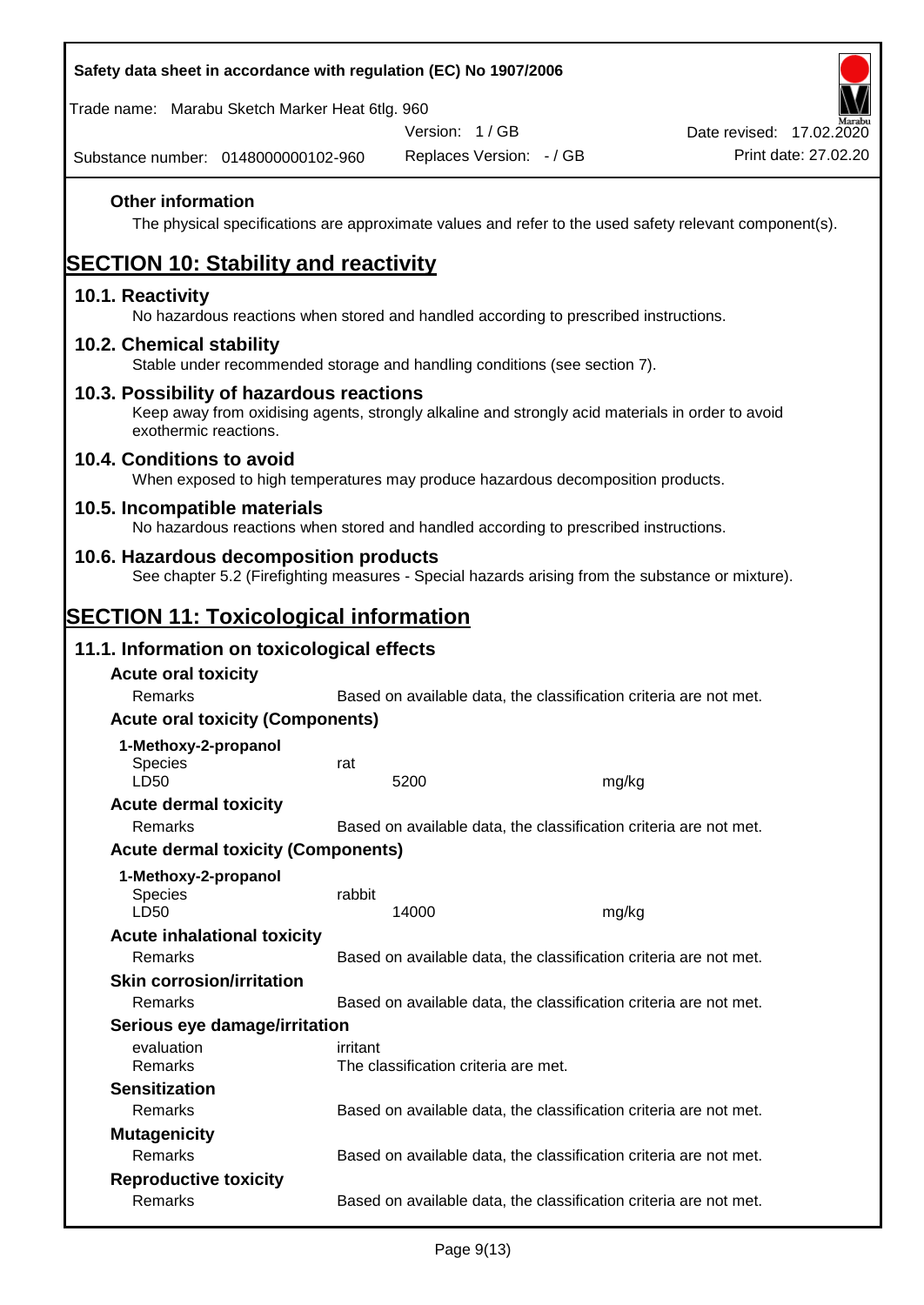#### **Safety data sheet in accordance with regulation (EC) No 1907/2006**

Trade name: Marabu Sketch Marker Heat 6tlg. 960

Version: 1 / GB

Replaces Version: - / GB Print date: 27.02.20 Date revised: 17.02.2020

Substance number: 0148000000102-960

|                                              | Based on available data, the classification criteria are not met.                                                                                                                                                                                                                                                                                                                                                                                                                                                                                                                                                                                                                                                                                                                                                                                         |
|----------------------------------------------|-----------------------------------------------------------------------------------------------------------------------------------------------------------------------------------------------------------------------------------------------------------------------------------------------------------------------------------------------------------------------------------------------------------------------------------------------------------------------------------------------------------------------------------------------------------------------------------------------------------------------------------------------------------------------------------------------------------------------------------------------------------------------------------------------------------------------------------------------------------|
| <b>Specific Target Organ Toxicity (STOT)</b> |                                                                                                                                                                                                                                                                                                                                                                                                                                                                                                                                                                                                                                                                                                                                                                                                                                                           |
| <b>Single exposure</b>                       |                                                                                                                                                                                                                                                                                                                                                                                                                                                                                                                                                                                                                                                                                                                                                                                                                                                           |
| Remarks                                      | Based on available data, the classification criteria are not met.                                                                                                                                                                                                                                                                                                                                                                                                                                                                                                                                                                                                                                                                                                                                                                                         |
| <b>Repeated exposure</b>                     |                                                                                                                                                                                                                                                                                                                                                                                                                                                                                                                                                                                                                                                                                                                                                                                                                                                           |
| Remarks                                      | Based on available data, the classification criteria are not met.                                                                                                                                                                                                                                                                                                                                                                                                                                                                                                                                                                                                                                                                                                                                                                                         |
| <b>Aspiration hazard</b>                     |                                                                                                                                                                                                                                                                                                                                                                                                                                                                                                                                                                                                                                                                                                                                                                                                                                                           |
|                                              | Based on available data, the classification criteria are not met.                                                                                                                                                                                                                                                                                                                                                                                                                                                                                                                                                                                                                                                                                                                                                                                         |
| <b>Experience in practice</b>                |                                                                                                                                                                                                                                                                                                                                                                                                                                                                                                                                                                                                                                                                                                                                                                                                                                                           |
|                                              | Exposure to component solvents vapours concentration in excess of the stated occupational exposure<br>limit may result in adverse health effects such as mucous membrane and respiratory system irritation<br>and adverse effects on kidney, liver and central nervous system. Symptoms and signs include headache,<br>dizziness, fatigue, muscular weakness, drowsiness and in extreme cases, loss of consciousness.<br>Solvents may cause some of the above effects by absorption through the skin. Repeated or prolonged<br>contact with the mixture may cause removal of natural fat from the skin resulting in non-allergic contact<br>dermatitis and absorption through the skin. The liquid splashed in the eyes may cause irritation and<br>reversible damage. Ingestion may cause nausea, diarrhoea and vomiting. This takes into account, where |
|                                              | known, delayed and immediate effects and also chronic effects of components from short-term and<br>long-term exposure by oral, inhalation and dermal routes of exposure and eye contact.                                                                                                                                                                                                                                                                                                                                                                                                                                                                                                                                                                                                                                                                  |
| <b>Other information</b>                     |                                                                                                                                                                                                                                                                                                                                                                                                                                                                                                                                                                                                                                                                                                                                                                                                                                                           |

# **12.1. Toxicity**

## **General information**

There are no data available on the mixture itself.Do not allow to enter drains or water courses.The mixture has been assessed following the summation method of the CLP Regulation (EC) No 1272/2008 and is not classified as dangerous for the environment.

# **Fish toxicity (Components)**

| 1-Methoxy-2-propanol                  |   |                              |   |      |
|---------------------------------------|---|------------------------------|---|------|
| <b>Species</b>                        |   | golden orfe (Leuciscus idus) |   |      |
| LC0                                   | ⋗ | 4600                         |   | mq/l |
| Duration of exposure                  |   | 96                           | h |      |
| <b>Daphnia toxicity (Components)</b>  |   |                              |   |      |
| 1-Methoxy-2-propanol                  |   |                              |   |      |
| <b>Species</b>                        |   | Daphnia magna                |   |      |
| EC50                                  |   | 23300                        |   | mq/l |
| Duration of exposure                  |   | 48                           | h |      |
| <b>Algae toxicity (Components)</b>    |   |                              |   |      |
| 1-Methoxy-2-propanol                  |   |                              |   |      |
| <b>Species</b>                        |   | Desmodesmus                  |   |      |
| EC50                                  | > | 1000                         |   | mq/l |
| Duration of exposure                  |   | 168                          | h |      |
| <b>Bacteria toxicity (Components)</b> |   |                              |   |      |
| 1-Methoxy-2-propanol                  |   |                              |   |      |
| Species                               |   | activated sludge             |   |      |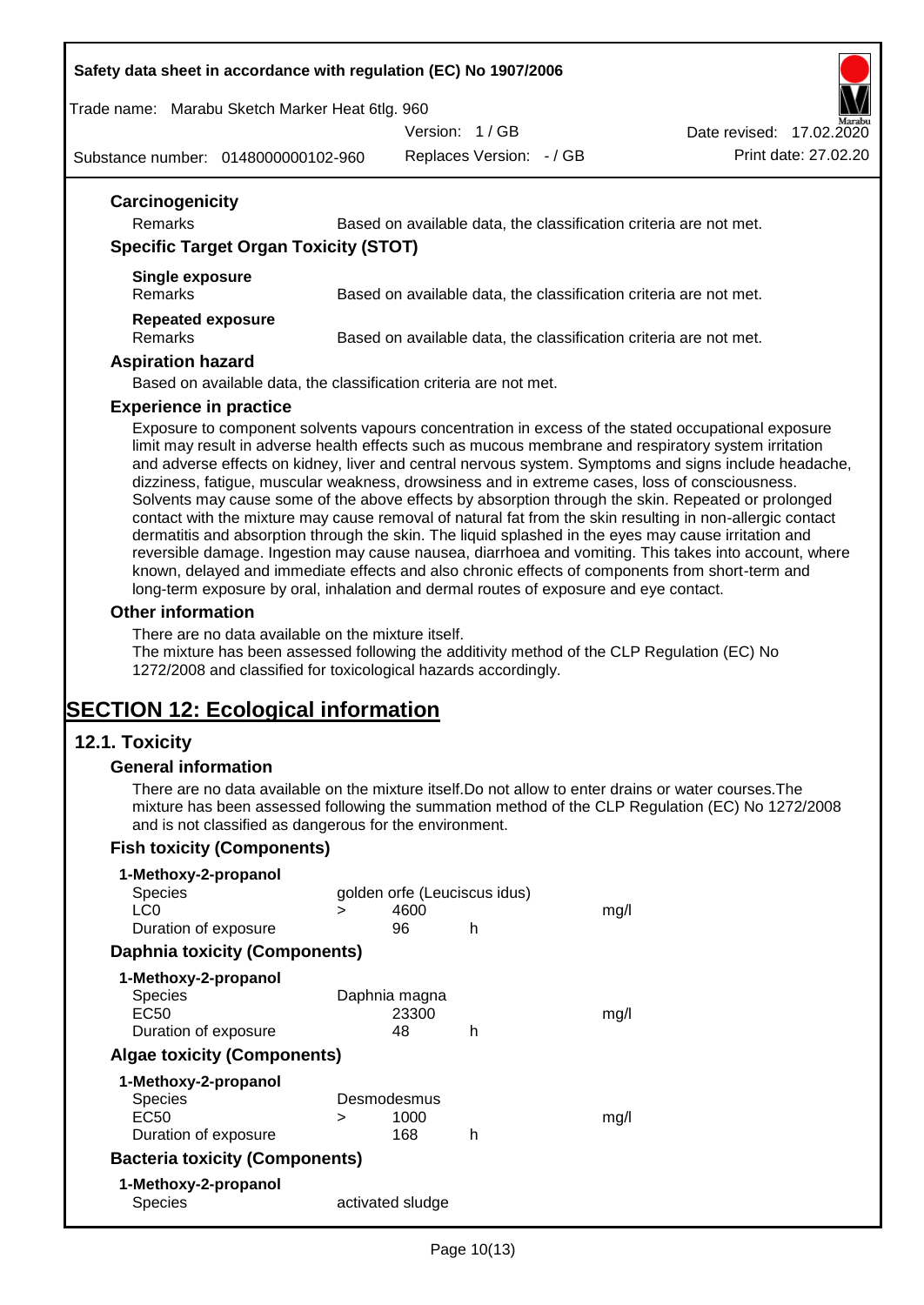| Safety data sheet in accordance with regulation (EC) No 1907/2006                                                                                                                                                                                                                                                                                                                                                                                                                                                                               |                                                                                                                                                                                                                                                                                                                                                                                                                                                                                                                                                                                                                                                                                                                                                                                                                                                                                                                                                                                        |                                |                            |   |                                                                                                      |                          |                      |
|-------------------------------------------------------------------------------------------------------------------------------------------------------------------------------------------------------------------------------------------------------------------------------------------------------------------------------------------------------------------------------------------------------------------------------------------------------------------------------------------------------------------------------------------------|----------------------------------------------------------------------------------------------------------------------------------------------------------------------------------------------------------------------------------------------------------------------------------------------------------------------------------------------------------------------------------------------------------------------------------------------------------------------------------------------------------------------------------------------------------------------------------------------------------------------------------------------------------------------------------------------------------------------------------------------------------------------------------------------------------------------------------------------------------------------------------------------------------------------------------------------------------------------------------------|--------------------------------|----------------------------|---|------------------------------------------------------------------------------------------------------|--------------------------|----------------------|
| Trade name: Marabu Sketch Marker Heat 6tlg. 960                                                                                                                                                                                                                                                                                                                                                                                                                                                                                                 |                                                                                                                                                                                                                                                                                                                                                                                                                                                                                                                                                                                                                                                                                                                                                                                                                                                                                                                                                                                        |                                | Version: 1/GB              |   |                                                                                                      | Date revised: 17.02.2020 |                      |
| Substance number: 0148000000102-960                                                                                                                                                                                                                                                                                                                                                                                                                                                                                                             |                                                                                                                                                                                                                                                                                                                                                                                                                                                                                                                                                                                                                                                                                                                                                                                                                                                                                                                                                                                        |                                | Replaces Version: - / GB   |   |                                                                                                      |                          | Print date: 27.02.20 |
| <b>EC50</b>                                                                                                                                                                                                                                                                                                                                                                                                                                                                                                                                     |                                                                                                                                                                                                                                                                                                                                                                                                                                                                                                                                                                                                                                                                                                                                                                                                                                                                                                                                                                                        | $\, > \,$                      | 1000                       |   | mg/l                                                                                                 |                          |                      |
| 12.2. Persistence and degradability<br><b>General information</b><br>No data available<br>1-Methoxy-2-propanol<br>Value<br>Duration of test<br>evaluation<br>Method<br>12.3. Bioaccumulative potential<br><b>General information</b><br>Remarks<br>12.4. Mobility in soil<br><b>General information</b><br>12.5. Results of PBT and vPvB assessment<br><b>General information</b><br>12.6. Other adverse effects<br><b>General information</b><br><b>SECTION 13: Disposal considerations</b><br>13.1. Waste treatment methods<br>EWC waste code | <b>Biodegradability (Components)</b><br>There are no data available on the mixture itself.<br><b>Partition coefficient: n-octanol/water</b><br>There are no data available on the mixture itself.<br>There are no data available on the mixture itself.<br>There are no data available on the mixture itself.<br>Disposal recommendations for the product<br>Do not allow to enter drains or water courses.<br>Wastes and emptied containers should be classified in accordance with relevant national regulation.<br>The European Waste Catalogue classification of this product, when disposed of as waste is<br>If this product is mixed with other wastes, the original waste product code may no longer apply and the<br>appropriate code should be assigned.<br>For further information contact your local waste authority.<br>Disposal recommendations for packaging<br>Using information provided in this safety data sheet, advice should be obtained from the relevant waste | <b>OECD 301 F</b><br>08 03 12* | 90<br>28<br>Not applicable | d | %<br>Readily biodegradable (according to OECD criteria)<br>waste ink containing dangerous substances |                          |                      |
|                                                                                                                                                                                                                                                                                                                                                                                                                                                                                                                                                 | authority on the classification of empty containers.<br>Empty containers must be scrapped or reconditioned.                                                                                                                                                                                                                                                                                                                                                                                                                                                                                                                                                                                                                                                                                                                                                                                                                                                                            |                                |                            |   |                                                                                                      |                          |                      |
| <b>SECTION 14: Transport information</b>                                                                                                                                                                                                                                                                                                                                                                                                                                                                                                        | Not emptied containers are hazardous waste (waste code number 150110).                                                                                                                                                                                                                                                                                                                                                                                                                                                                                                                                                                                                                                                                                                                                                                                                                                                                                                                 |                                |                            |   |                                                                                                      |                          |                      |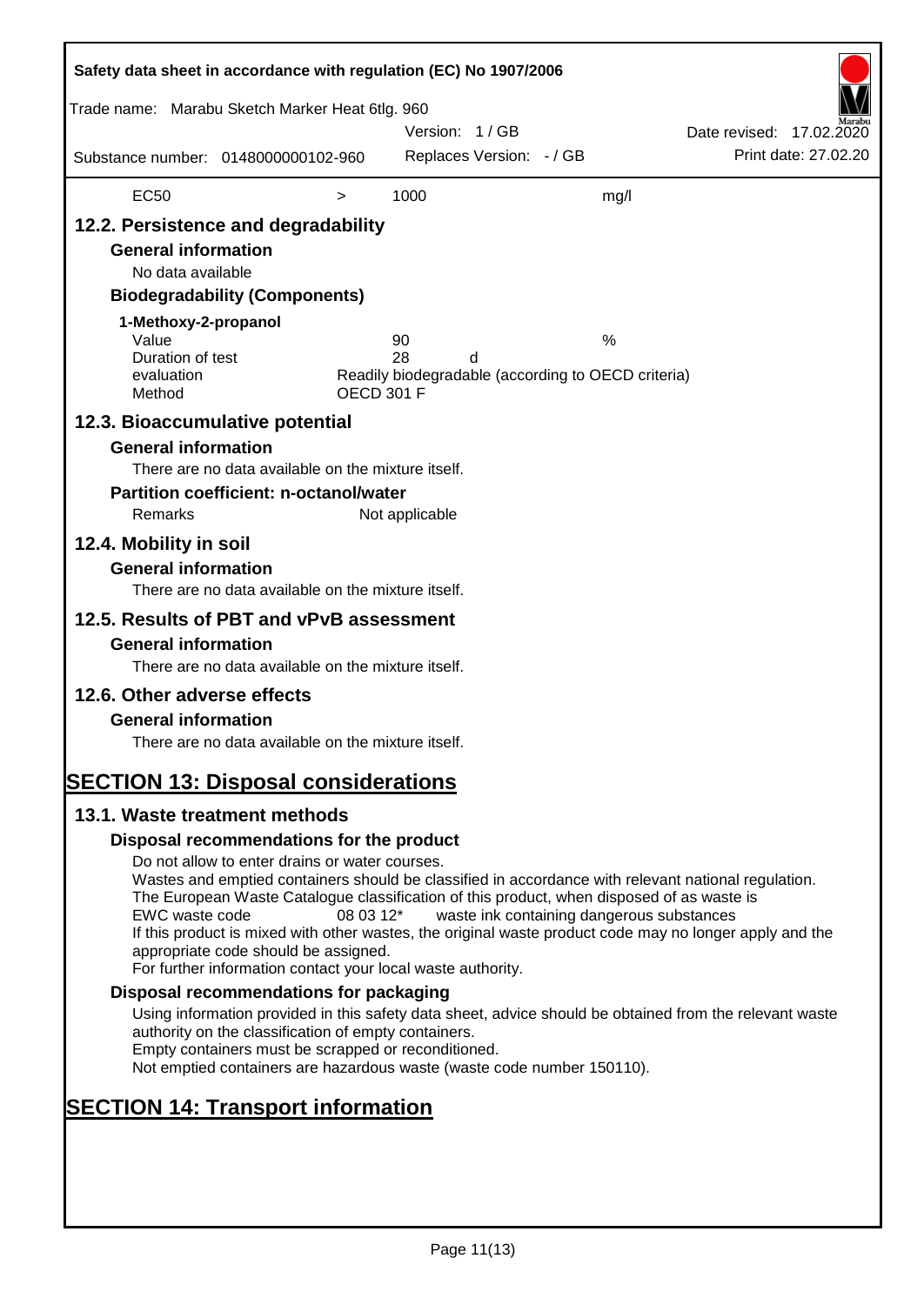## **Safety data sheet in accordance with regulation (EC) No 1907/2006**

# Trade name: Marabu Sketch Marker Heat 6tlg. 960

Substance number: 0148000000102-960

|                                     | <b>Land transport ADR/RID</b> | <b>Marine transport</b><br><b>IMDG/GGVSee</b> | Air transport<br><b>ICAO/IATA</b> |
|-------------------------------------|-------------------------------|-----------------------------------------------|-----------------------------------|
| Tunnel restriction code             | D/E                           |                                               |                                   |
| 14.1. UN number                     | 1263                          | 1263                                          | 1263                              |
| 14.2. UN proper shipping name       | <b>PAINT</b>                  | <b>PAINT</b>                                  | <b>PAINT</b>                      |
| 14.3. Transport hazard<br>class(es) | $\mathbf{3}$                  | 3                                             | 3                                 |
| Label                               | Ξ                             |                                               |                                   |
| 14.4. Packing group                 | $\ensuremath{\mathsf{II}}$    | $\mathbf{H}$                                  | $\rm H$                           |
| Special provision                   | 640D                          |                                               |                                   |
| <b>Limited Quantity</b>             | 5 <sub>1</sub>                |                                               |                                   |
| Transport category                  | $\mathbf{3}$                  |                                               |                                   |
| 14.5. Environmental hazards         |                               | no                                            |                                   |

Version: 1 / GB

# **Information for all modes of transport**

# **14.6. Special precautions for user**

Transport within the user's premises:

Always transport in closed containers that are upright and secure.

Ensure that persons transporting the product know what to do in the event of an accident or spillage.

# **Other information**

**14.7. Transport in bulk according to Annex II of Marpol and the IBC Code**

# no

# **SECTION 15: Regulatory information**

# **15.1. Safety, health and environmental regulations/legislation specific for the substance or mixture**

## **VOC**

VOC (EU) 87 %

# **Other information**

The product does not contain substances of very high concern (SVHC).

# **15.2. Chemical safety assessment**

For this preparation a chemical safety assessment has not been carried out.

# **SECTION 16: Other information**

**Hazard statements listed in Chapter 3**



Replaces Version: - / GB Print date: 27.02.20 Date revised: 17.02.2020